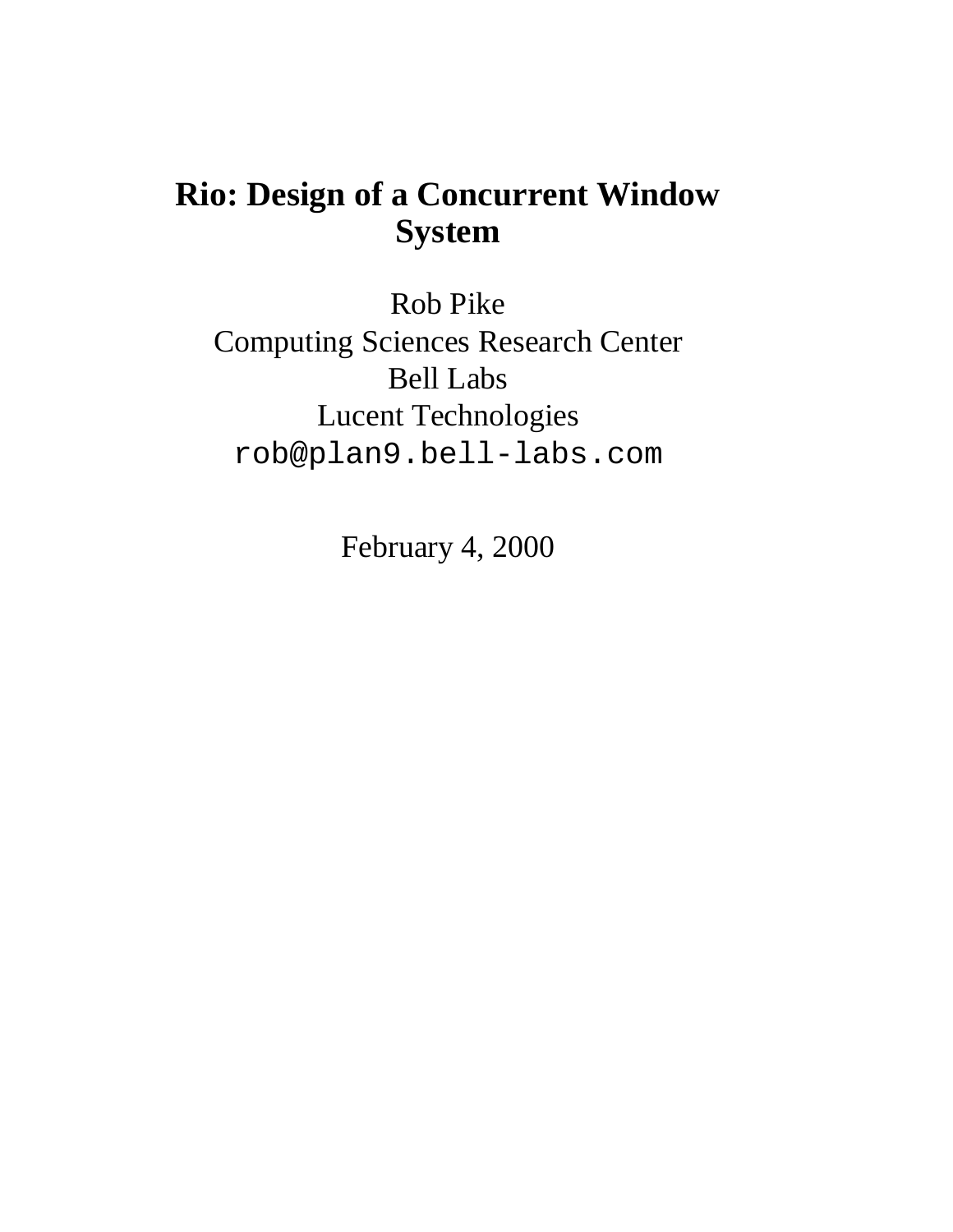# **History**

Topic: the external and, particularly, internal design of Rio, the (new) Plan 9 window system.

Descendant of 8½:

Pike, Rob, ''8½, the Plan 9 Window System'', *Proceedings of the Summer 1991 USENIX Conference,* Nashville, 1991, pp. 257-265.

8½ originally written in C, using processes and hand-built coroutines based on setjmp and longjmp (an interesting exercise).

For Brazil, rewritten from scratch in Alef in 1995, and converted to true threads and procs.

Converted (in an afternoon) in 1999 to use the thread library.

Historical note: although Alef was a fruitful language, it proved too difficult to maintain a variant language across multiple architectures, so we took what we learned from it and built the thread library for C.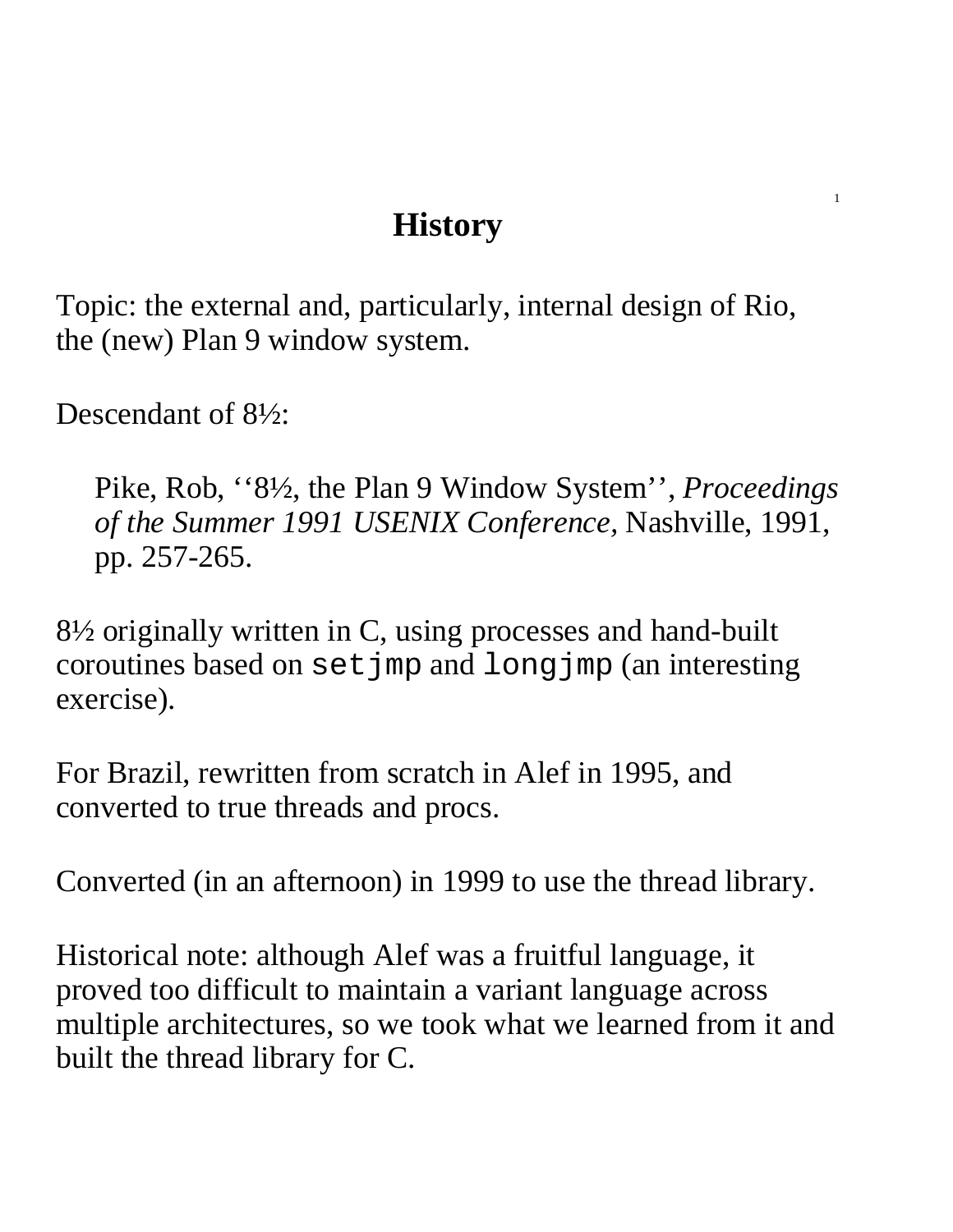# **Overall Design**

Window system provides three things beyond the obvious: System interface (to access underlying hardware) Program interface (to manipulate windows) User interface (mouse, keyboard, menus...)

Then it must multiplex all these things in parallel for multiple clients.

Rio is unusual among window systems (although not among Plan 9 services) because it is implemented as a *file server*.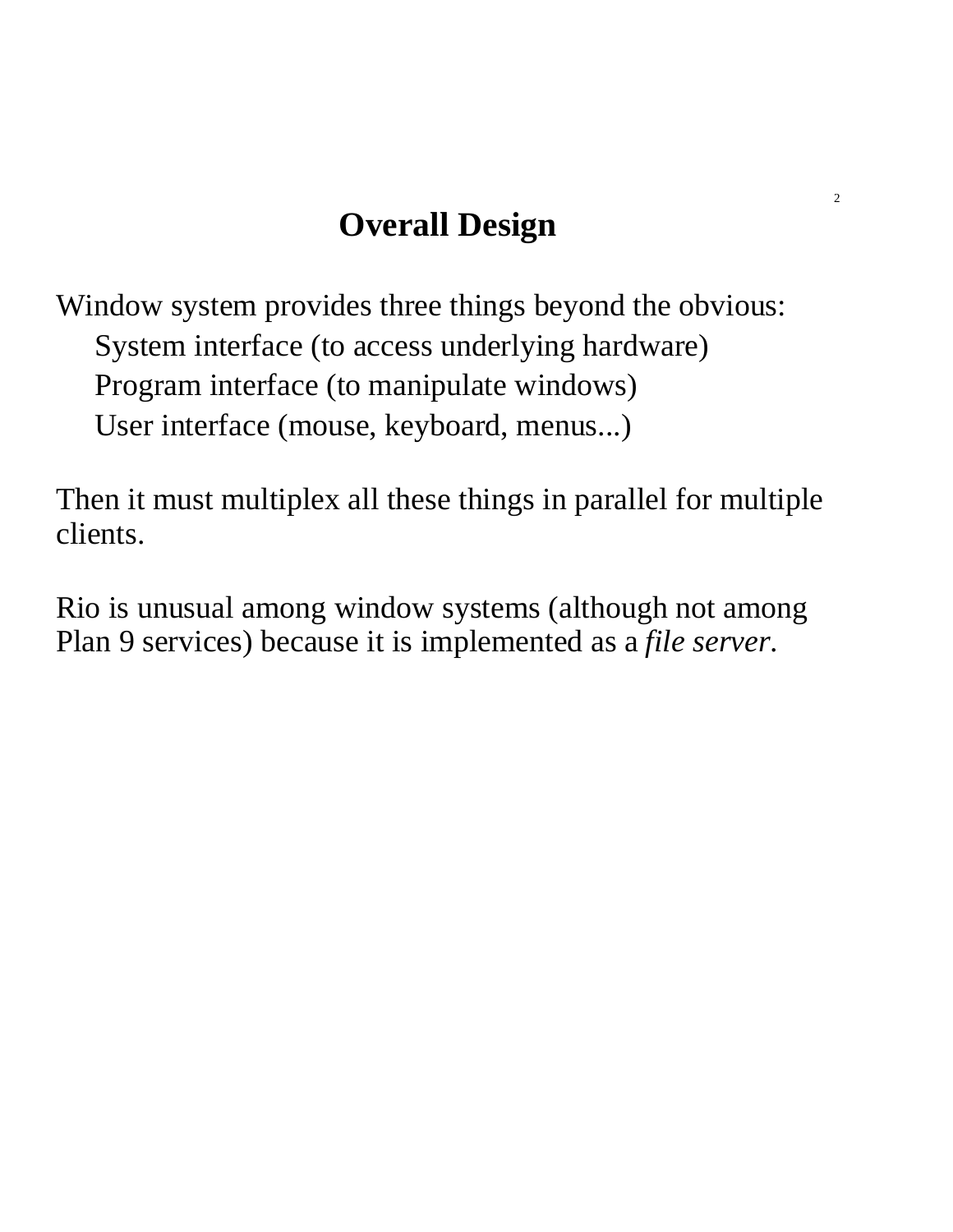# **9P: the Plan 9 File Server Protocol**

(Almost) Everything in Plan 9 is a file server or at least represented as one:

Processes (for debugging) Environment variables

Console

Graphics

Network

...

Client attaches to a server. Client requests, server responds.

Requests:

Attach Walk, Open, Read, Write, Close, Create Remove, Stat

Can be provided over any reliable channel: TCP/IP, pipe, ...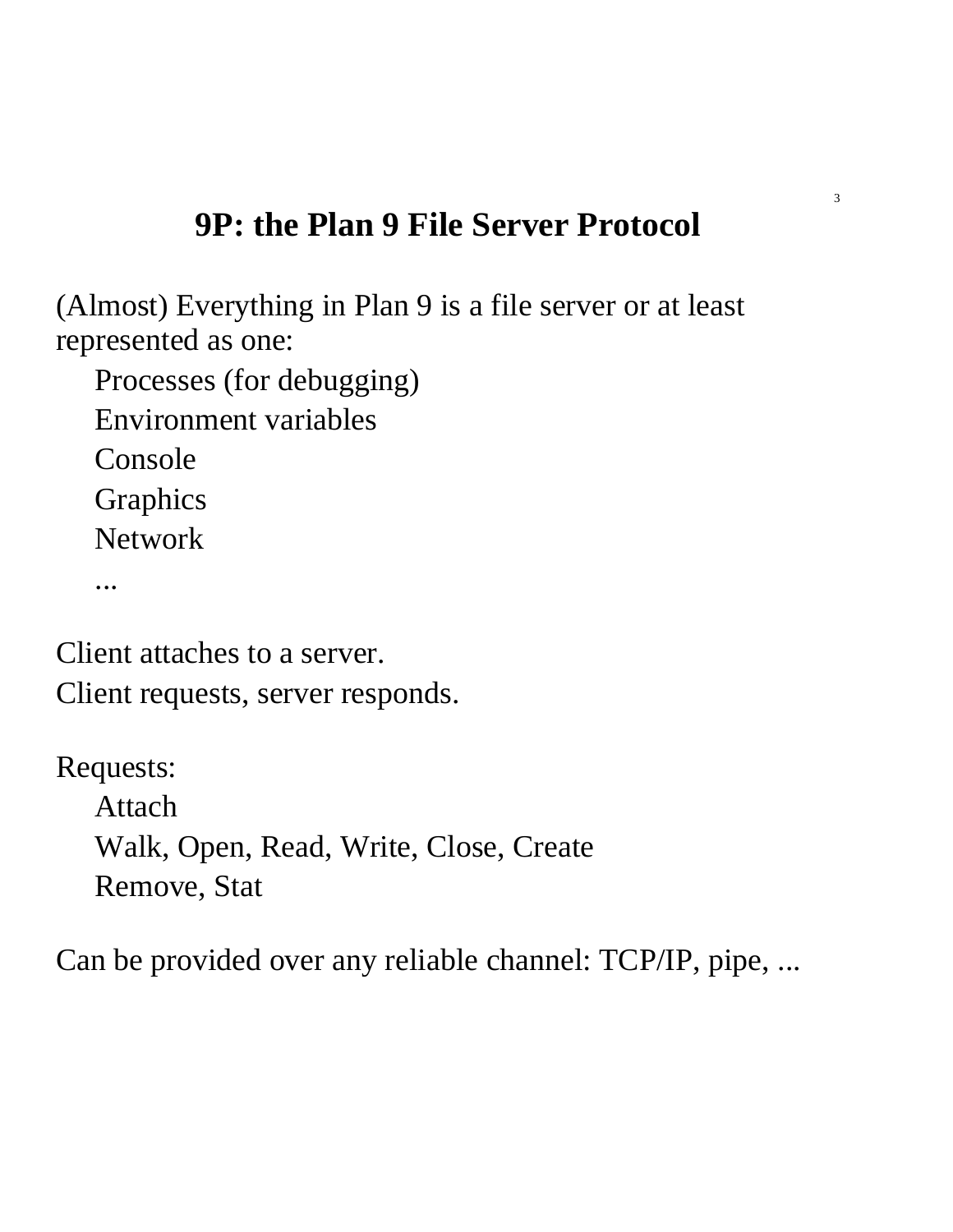### **Name space**

A *name space* is the set of files accessible to a process.

In Unix, the name space is the same for all processes. In Plan 9, it is controllable; each process can have a private name space. In practice, name spaces are shared by a set of related processes called a group.

User profile builds name space starting from / and mounting (attaching) services.

Recall all services, including basic devices, are file servers.

That's Plan 9, in a nutshell.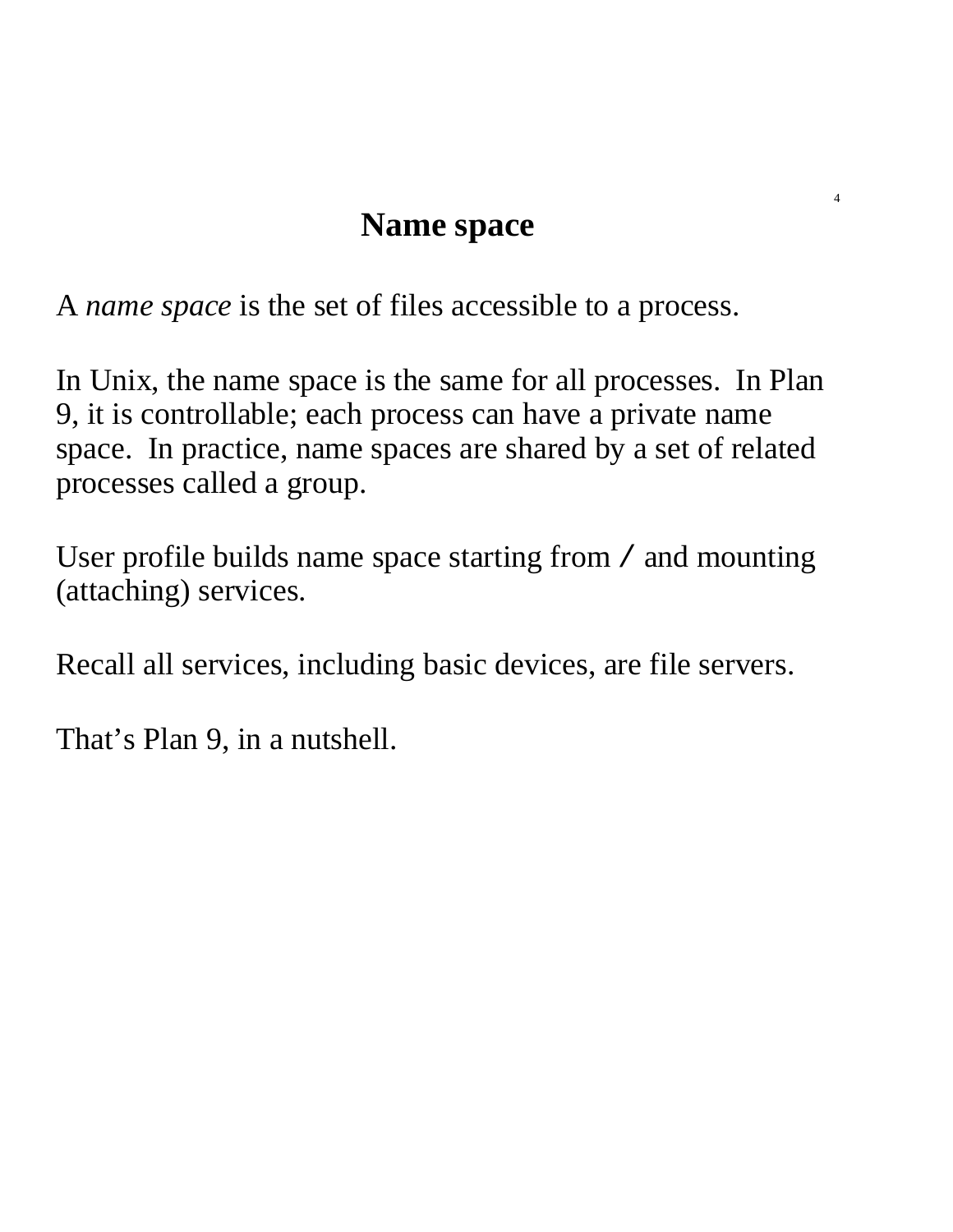# **Example devices**

Process:

```
/proc/1/...
...
/proc/27/ctl
/proc/27/mem
/proc/27/note
/proc/27/notepg
/proc/27/proc
/proc/27/status
/proc/27/text
...
```
Console:

/dev/cons /dev/time /dev/cputime /dev/pid

(All textual)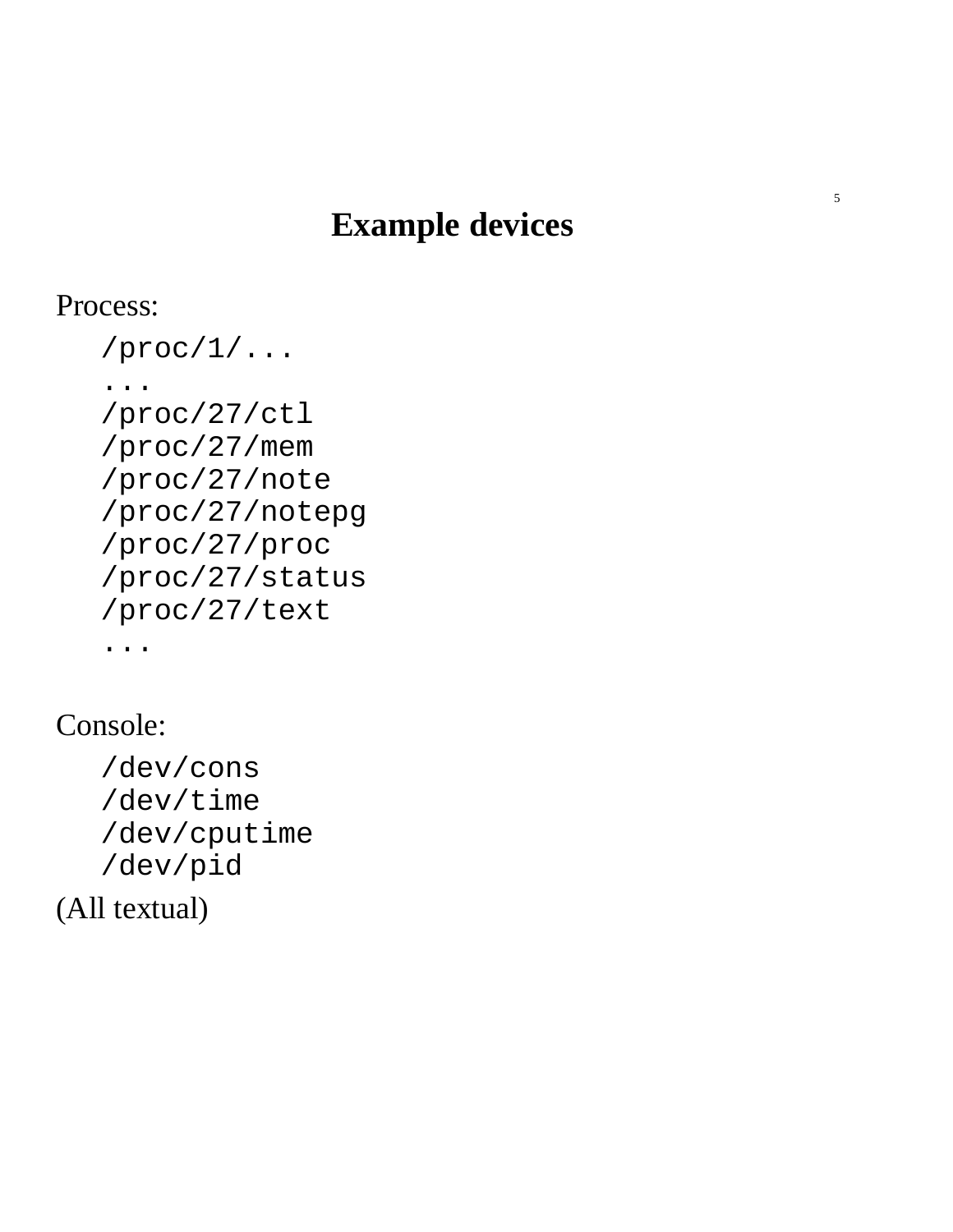# **Example devices (cont'd.)**

Network:

```
/net/il/clone
/net/il/stats
/net/il/29/ctl
/net/il/29/data
/net/il/29/err
/net/il/29/listen
/net/il/29/local
/net/il/29/remote
/net/il/29/status
...
/net/tcp/...
/net/udp/...
/net/cs
...
```
As with all these examples, no special system calls required. Just open, read, and write files.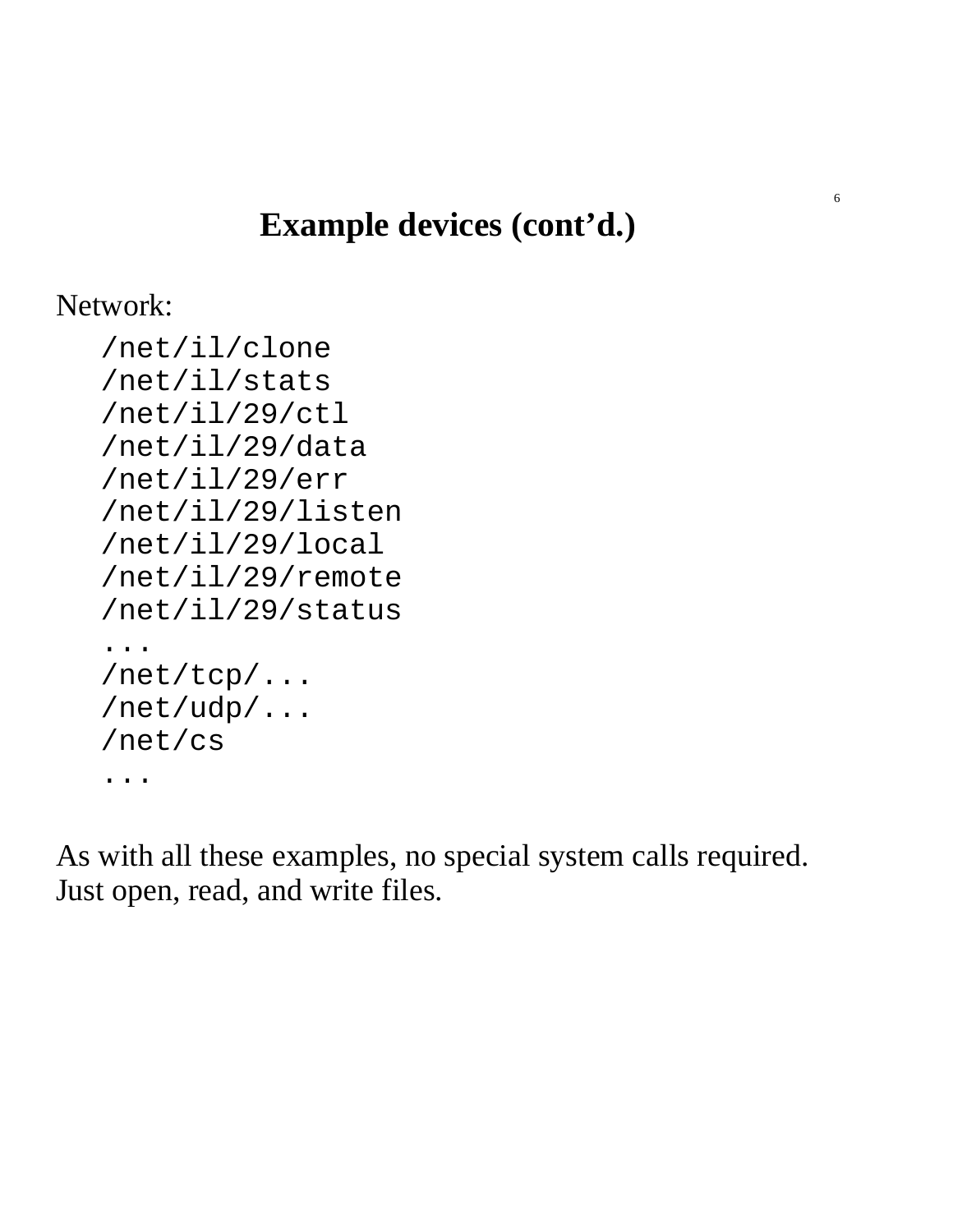#### **Example devices (cont'd.)**

```
Mouse
```

```
/dev/mouse
/dev/cursor
```
#### Raster Graphics

/dev/screen /dev/window /dev/draw

Format of /dev/draw is RPC over a file. (Nested RPC.)

```
void
draw(Image *dst, Rectangle dr,
    Image *src, Point sp,
    Image *mask, Point mp);
/dev/draw:
    'd'
    2 bytes of destination id
    4x4 bytes of destination rect.
```
2 bytes of source id

...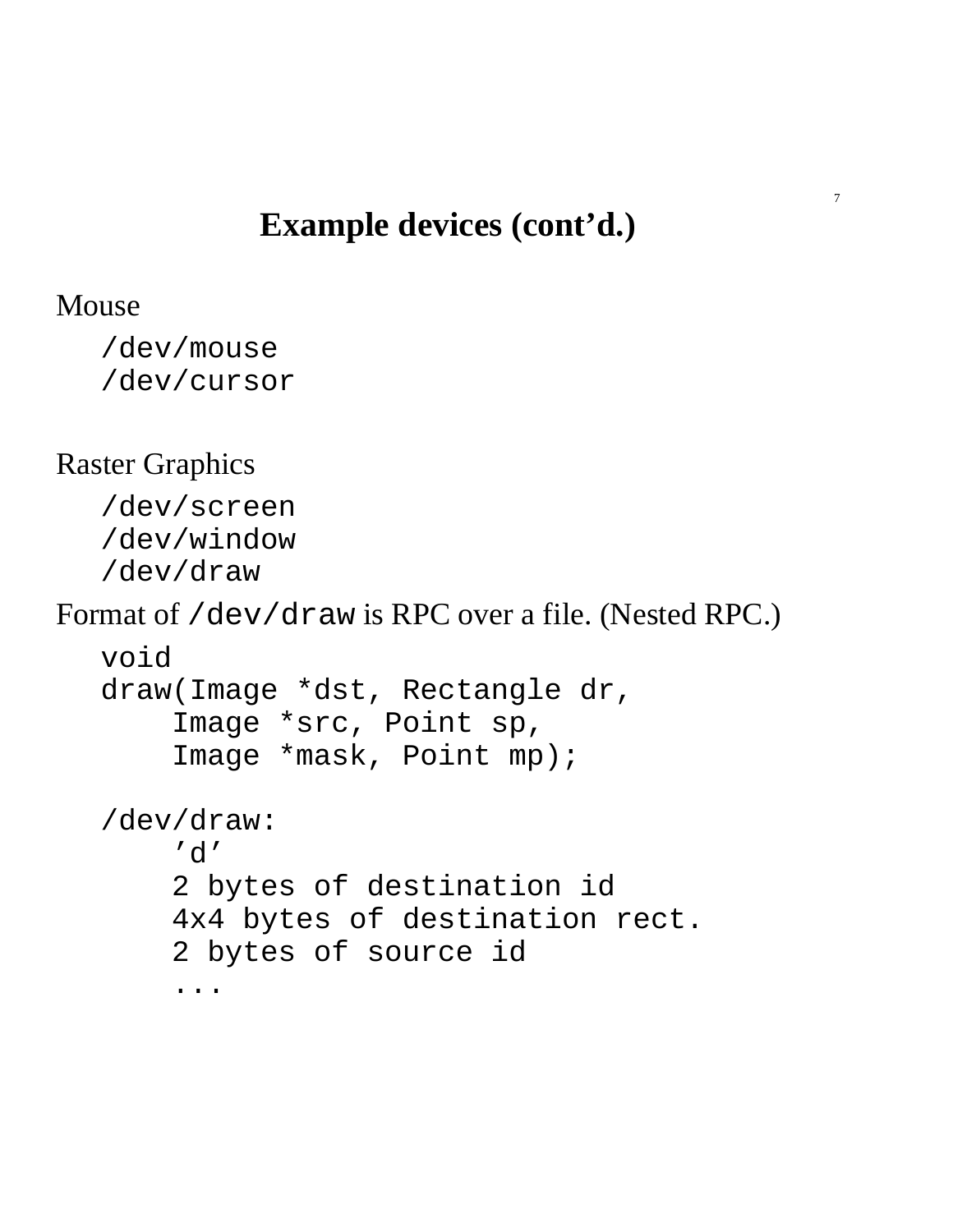# **Structure of the window system (I)**

To write a window system, Read /dev/cons for input chars. Read /dev/mouse for mouse position & buttons. Write /dev/draw to update display.

Now, what does a client do? Read /dev/cons for input chars. Read /dev/mouse for mouse position & buttons. Write /dev/draw to update display.

Same thing!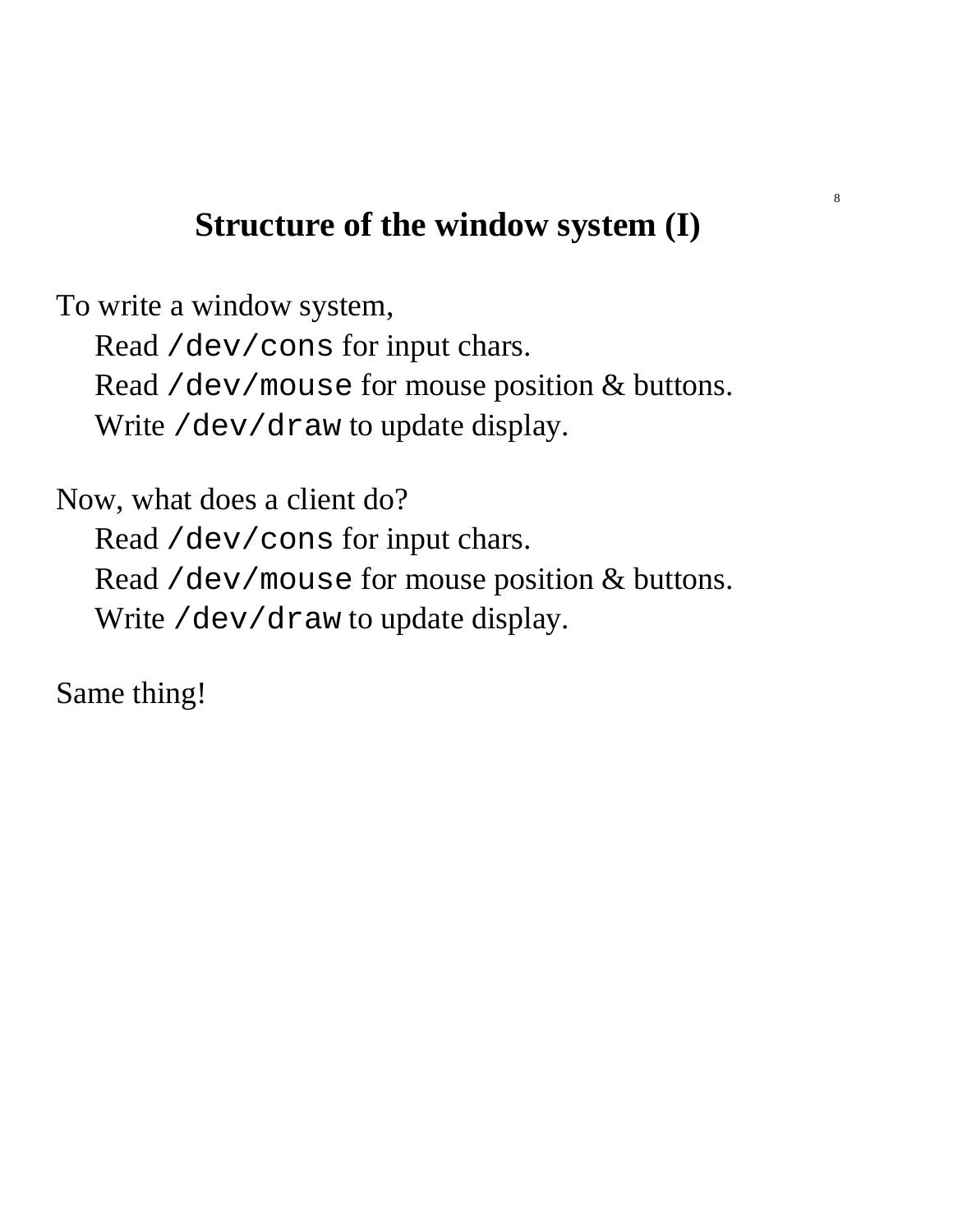# **Structure of the window system (II)**

So, Rio is just a multiplexer:

Provide same (appearance of) environment for applications. Give each client these file *names*, but each client gets distinct set.

Different /dev/cons, /dev/mouse in each window. (In fact, 8½ also provided a different /dev/draw but Rio doesn't, which makes it much more efficient. Details omitted.)

Compare this to Unix /dev/tty, which is same file but different contents. With Rio, /dev/cons is actually a different *file*, but same *name* and different contents. (I argue this is much cleaner.)

Summary: Each window mounts a different root of a distinct file system implemented by Rio, containing an identicallooking simulation of the standard device file set for display, mouse, and keyboard.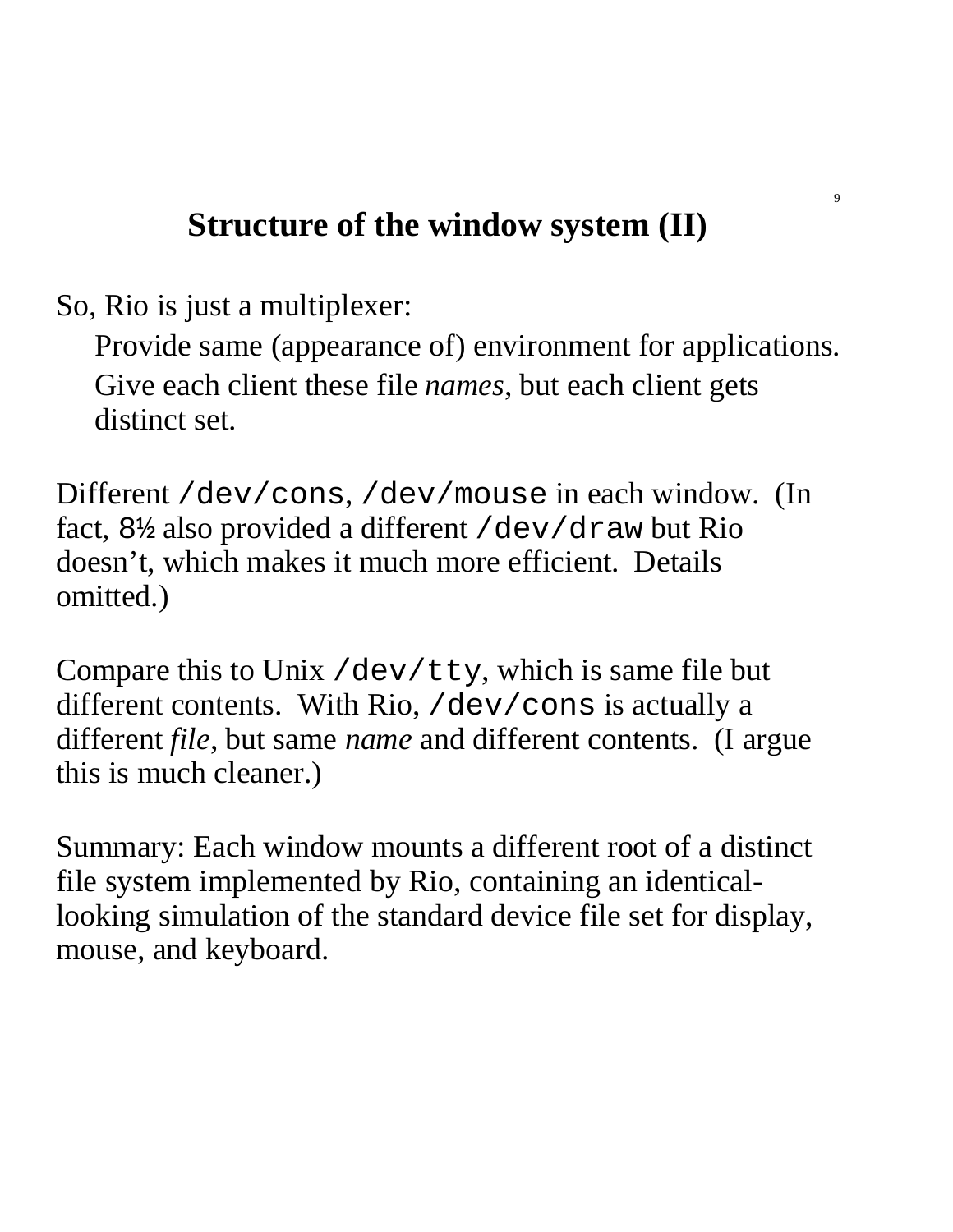# **Intermission: Nice side-effects**

Window delete: reference count the open files.

DEL (interrupt)

/dev/cons

Remote transparency: if you can export a file (e.g. NFS), you can export the window system.

Recursion:

Easy debugging: run window system in a window. Easy off-loading: run window system on CPU server. Easy simulation: can run X in a window.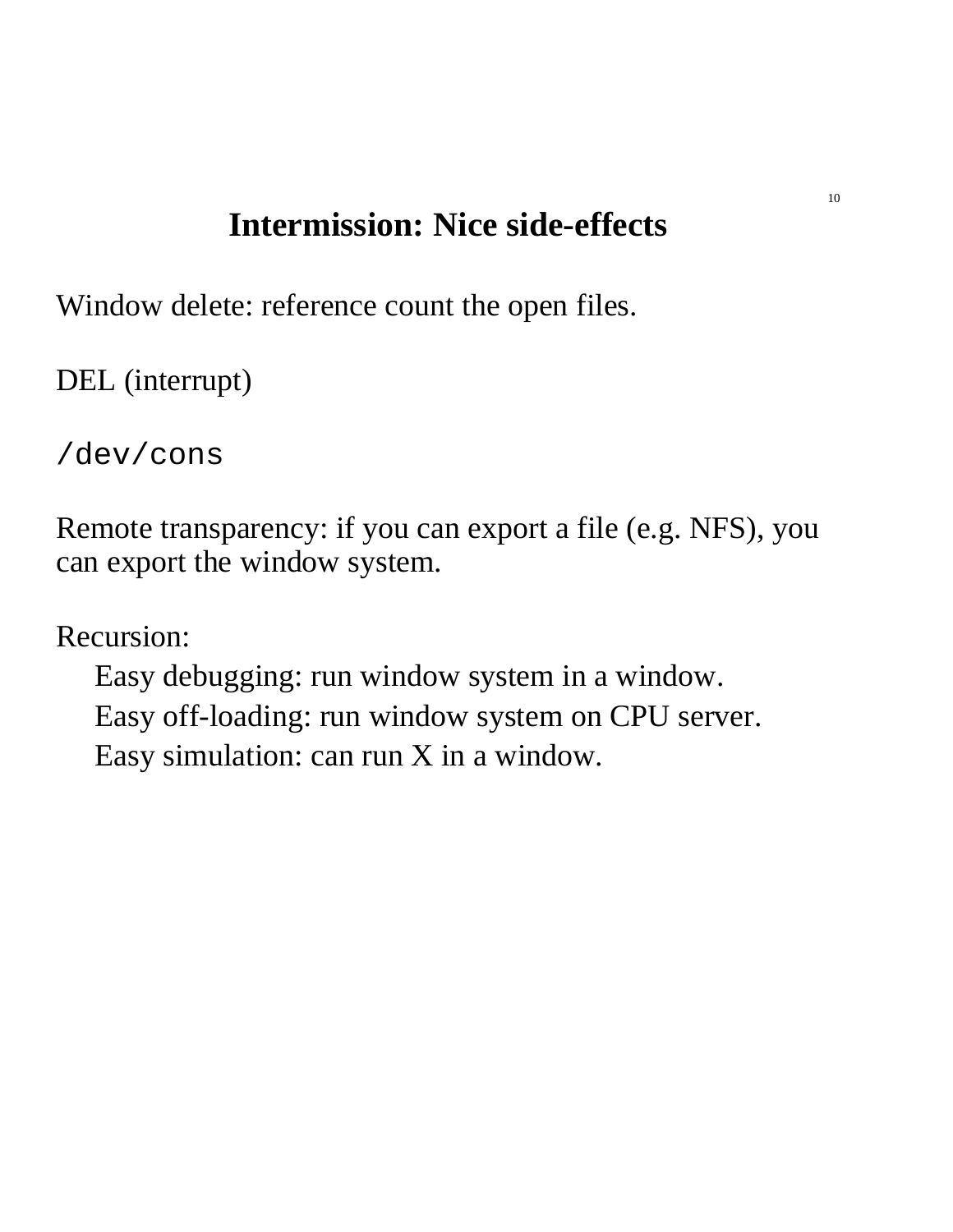# **The problem**

Rio must manage the following all at once:

Input from the mouse Input from the keyboard Window management (unlike in X, the user interface for window management is part of Rio) Output to the display I/O requests in 9P from the client to read and write /dev/cons, /dev/mouse, /dev/window, etc.

How to manage all these parallel, simultaneous requirements?

Also, as in any multiplexer, how to avoid locking the critical resource (internal data structures) for every operation? Locking is expensive and deadlock-prone.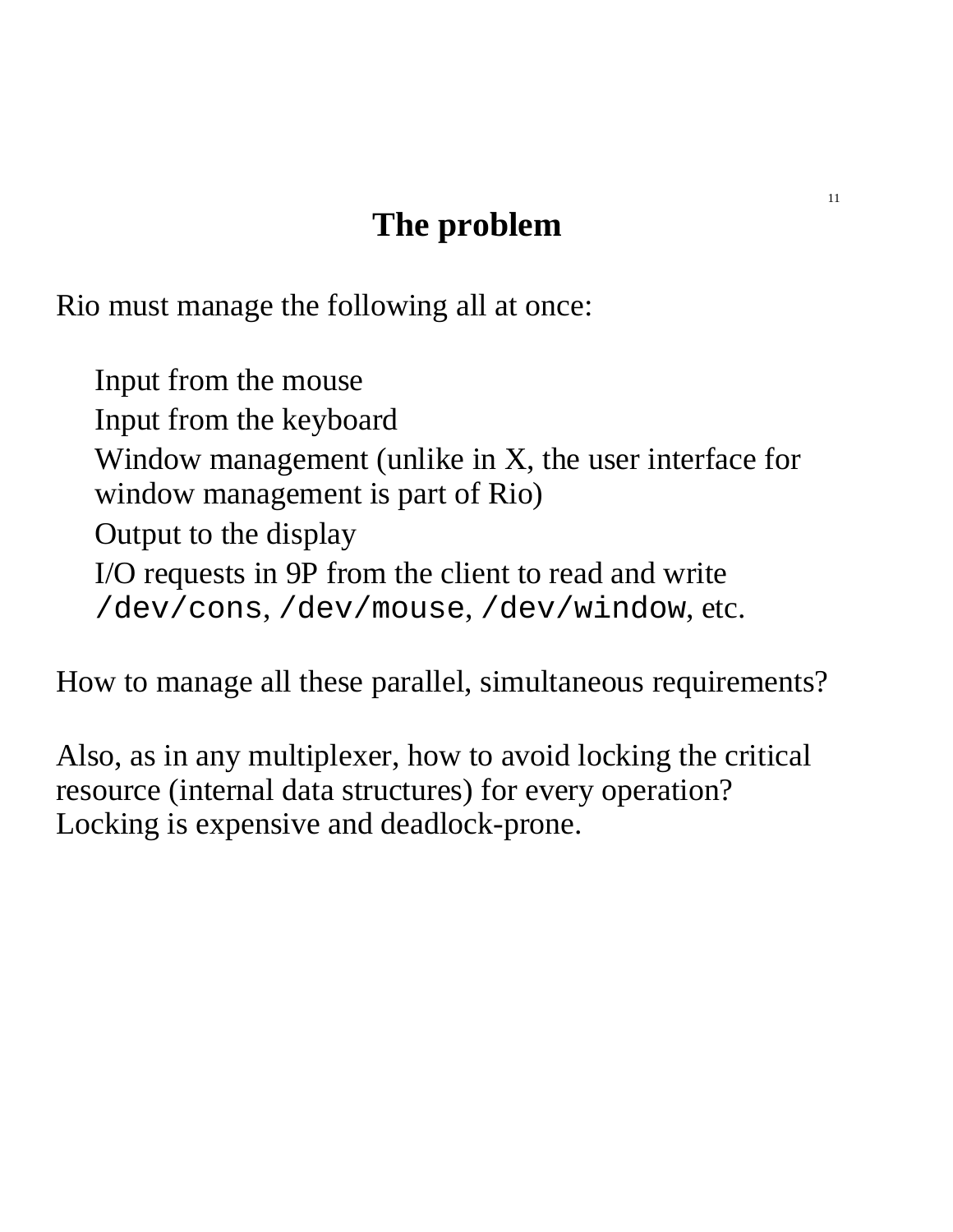# **Concurrent Design (I): Process allocation**

For now, let's not worry about process vs. thread. Give every separate component a process to handle it:

1. Windows. (Each will run an instance of the same winctl function with different arguments.)

- 2. The mouse.
- 3. The keyboard.
- 4. The user interface for window management.
- 5. The file server connection that receives 9P requests.
- 6. Each incoming client I/O request.

All these processes will communicate entirely by messages on channels.

Note that most of the time, all these processes will be blocked waiting for something. The power of the model is that we can decompose the complex state of the system into independently executing, simple sequences of operations. External events will naturally lead to sequencing of the processes through their actions by scheduling the associated communications.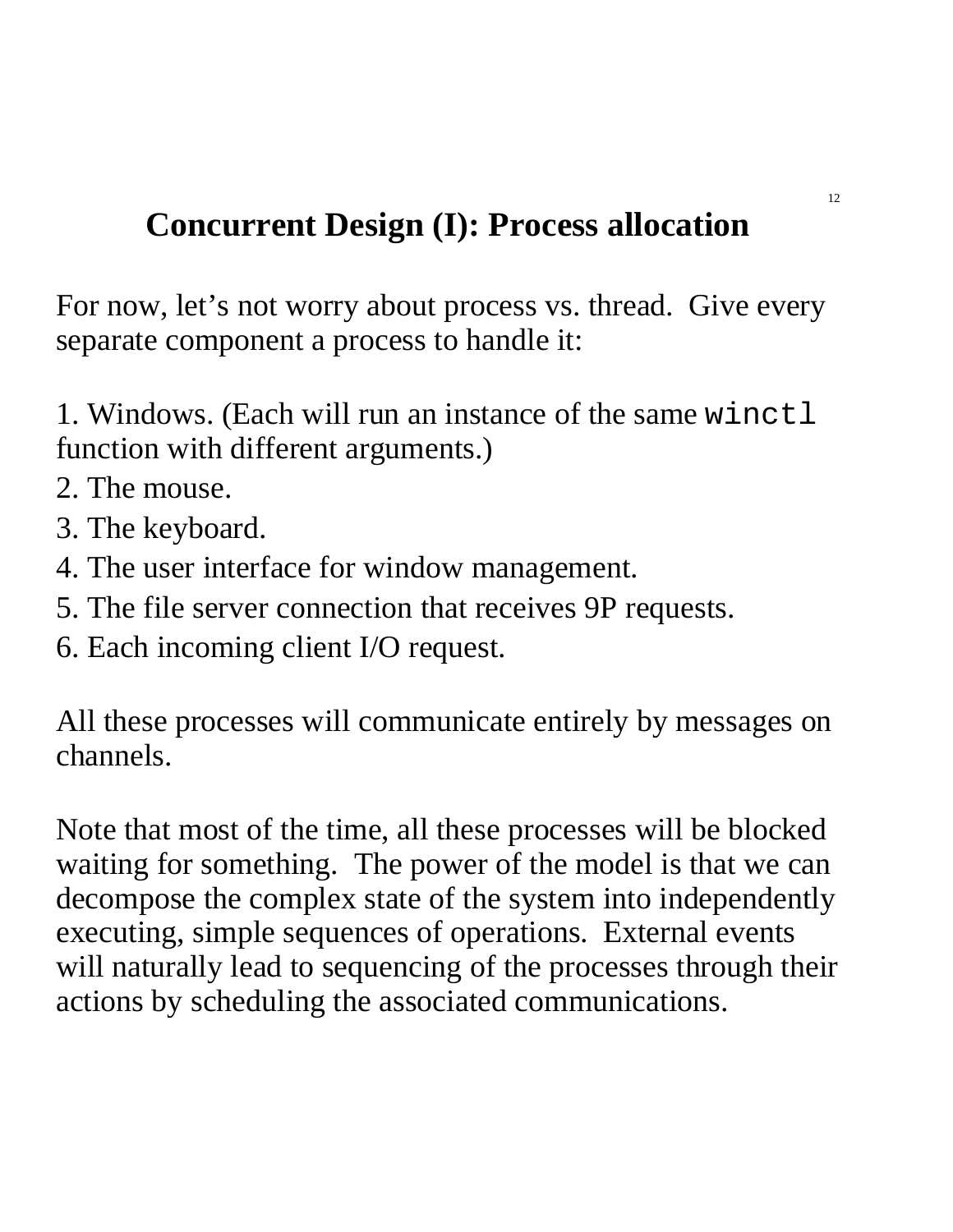### **Process vs. thread**

The choice of which to pick is dictated by two factors: (1) blocking system calls and (2) locking protocols.

1. A system call (read, write, etc.) will block, and that means all threads in the same process will block with it. Therefore, we wish to execute blocking system calls (read the mouse, read the 9P pipe, etc.) in separate processes, and have them pass their data on channels when they get it.

2. Processes executing in parallel have no guarantees about simultaneous access to memory, so we must use locks to protect data structures. However, *threads* within a single process do not execute simultaneously, and scheduling occurs only at communication points, so between communications a thread can access global data without interfering with other threads in the same process, and without needing to set locks.

Our overall design is therefore:

A single process responsible for all shared data, holding all threads that must access the data.

A separate process for each blocking call, passing requests for action to threads in the main process.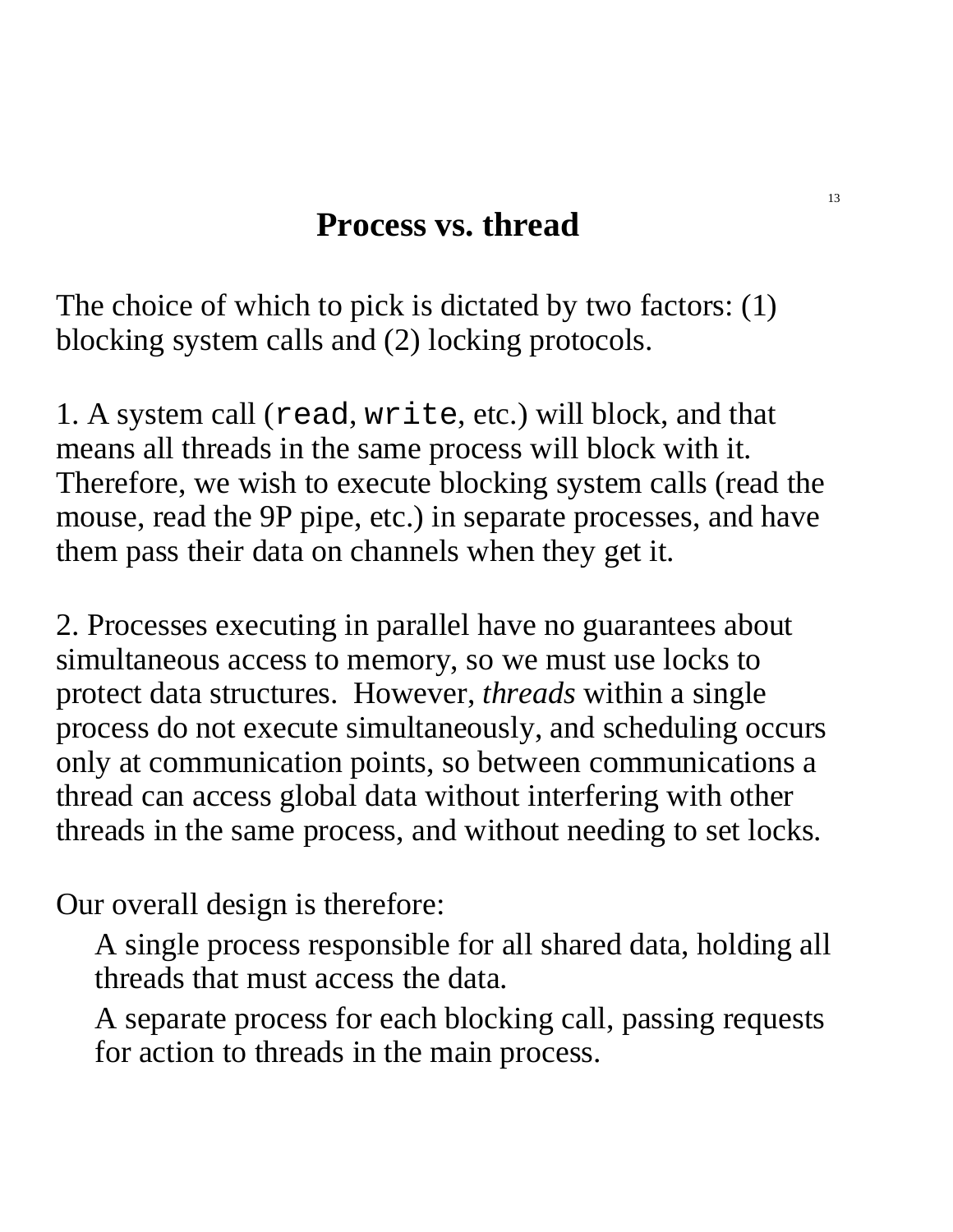#### **A Picture**

Boxes are processes, ovals are threads.



Other communications exist, e.g. User interface thread also talks to window control threads to signal resize, etc.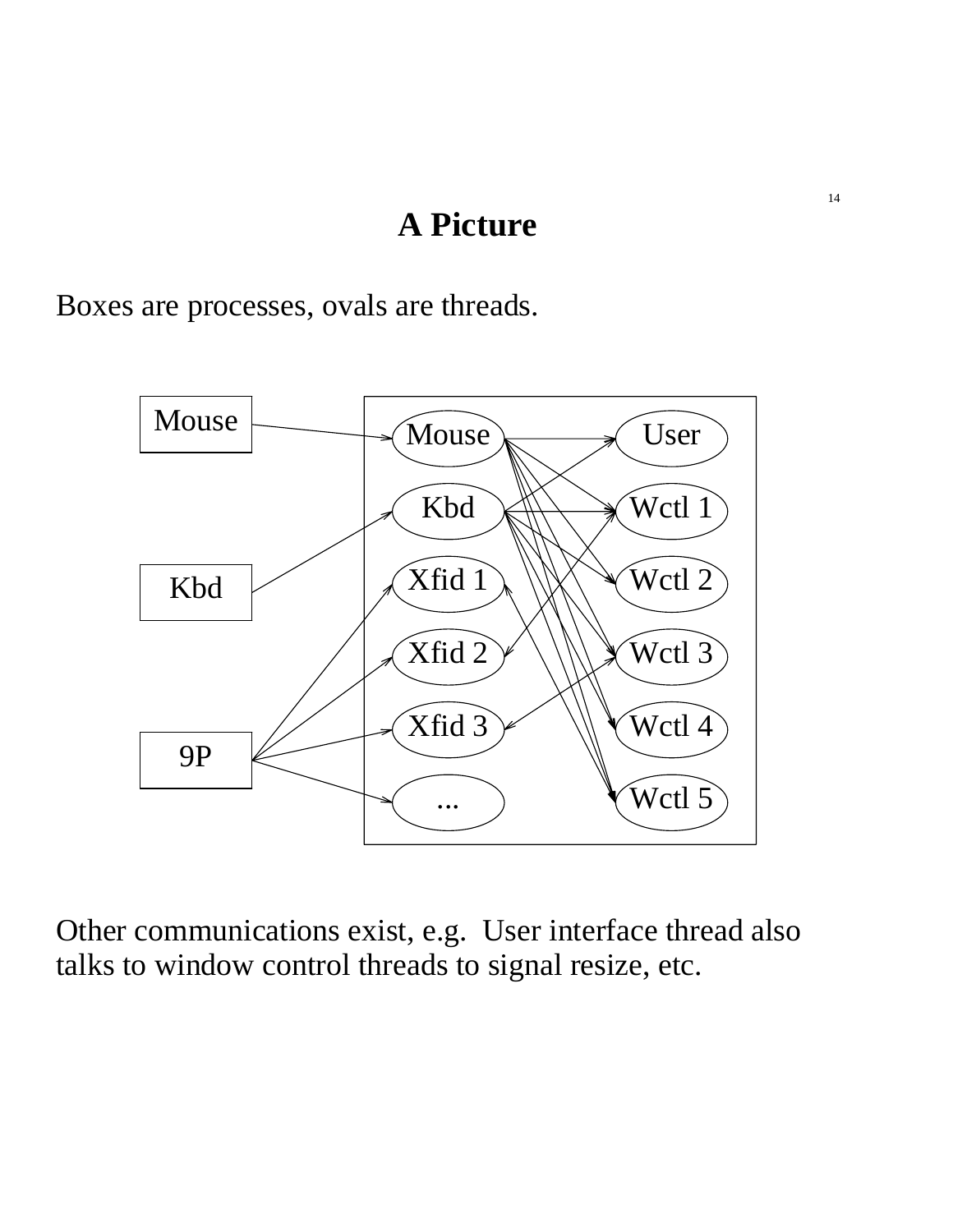# **Comments**

Rio can be thought of as a main program (the big box) with lots of threads within it, and several server processes connecting operating system services to it.

No shared data is touched outside the box, so locking is unnecessary.

Communication synchronizes, schedules, and protects data from modification.

This parallel composition of processes/threads means that the system doesn't block while waiting for something; e.g. window control actions can happen while client is busy writing to window.

It's remarkably easy to write software this way.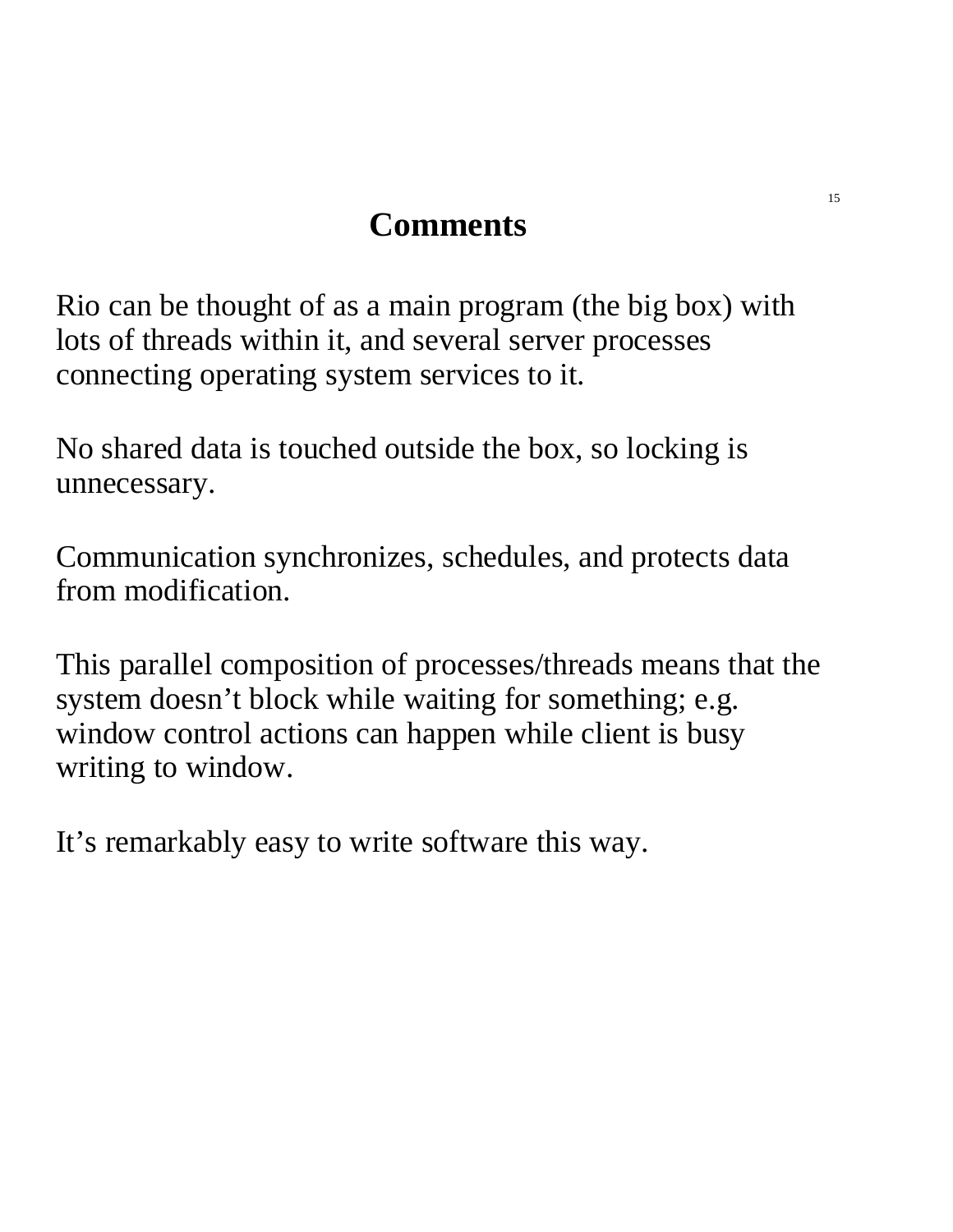# **Xfids (1)**

*Xfids* carry the state of a single 9P message through the system. They are managed as a pool of anonymous threads that get allocated and assigned to a 9P message dynamically.

Incoming request might be answerable by file server process directly, e.g. a request to read the directory. If it needs access to shared data, though, it hands off the request, like this: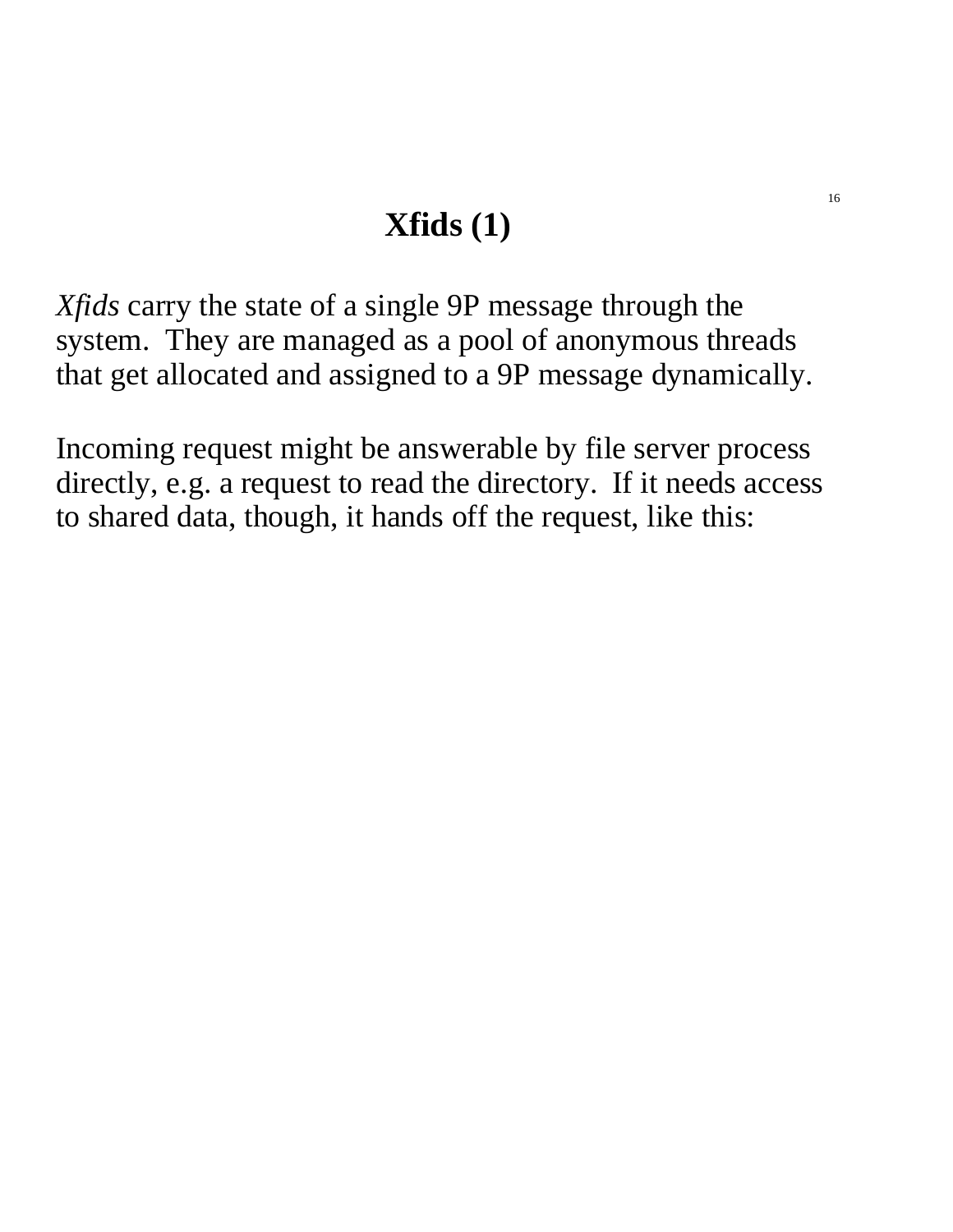```
Xfid *x;
    for(;;){
         read(fd, message);
         if(x == 0)sendp(cxfidalloc, nil);
             x = \text{recvp}(\text{exfidalloc});
         }
         convert message into x;
         x = (*fcall[x->type])(x);}
extern void xfidread(Xfid*);
static
Xfid*
fsysread(Xfid *x)
    if(read of directory){
         handle message;
         return x;
     }
    sendp(x->c, xfidread);
    return nil;
```
 $\{$ 

}